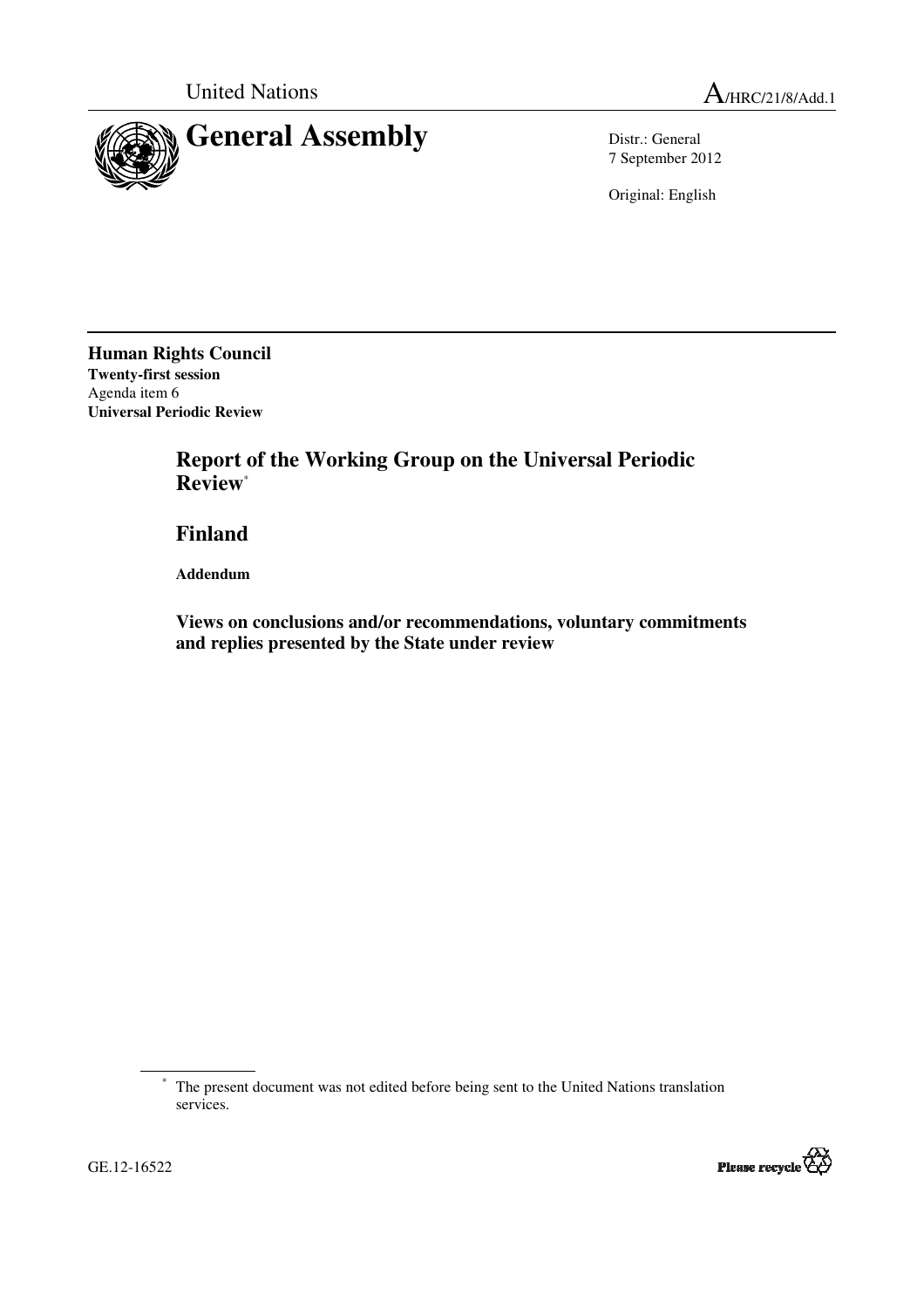1. The Government of Finland welcomes the recommendations made during its universal periodic review on 23 May 2012 and is pleased to provide the following responses, to be included in the outcome report.

2. Under the Finnish Constitution, municipalities have a dual function. Firstly, they function as the basic regional administrative units of the country, and secondly, as the basic units of citizens' self-government. Finnish municipalities have long traditions of selfgovernment and are entitled to levy taxes. Municipalities are mainly independently responsible for producing services in such sectors as social welfare, health care, education and housing, and for arranging the financing thereof. In addition, the State pays state subsidies to municipalities and is responsible for ensuring equal access to and proper quality of services throughout the country.

# **90.1. Accepted**

3. With regard to the International Convention on the Rights of Persons with Disabilities and its Optional Protocol, a cross-sectoral working group, including disability representative organisations, is preparing the supporting documentation for proposing the ratification, with special attention to the need to create a well-functioning and efficient national monitoring system.

# **90.2. Partially accepted**

4. Human rights constitute a key element of the value basis for education in the core curricula that provide a national framework for formulating local curricula. Higher education institutions and providers of vocational education are responsible for educating personnel (including teachers) for institutions related to children. Higher education institutions are autonomous and decide by themselves on the content and nature of their education. The general objectives of vocational education are defined in the national curriculum, which offers a channel for developing the content of education. Employers have primary responsibility for arranging further education for teachers.

5. The Government is committed to preventing discrimination against ethnic minorities and has established structures for planning related measures and monitoring them regionally (e.g. the Advisory Board for Ethnic Relations (ETNO) and its seven regional Advisory Boards). A plan exists for promoting good ethnic relations at local level, and the National Action Plan on Fundamental and Human Rights 2012–2013 includes a related project.

6. The first National Policy on Roma is intended to improve the inclusion and equality of Roma in different spheres of life. The first Integration Programme 2012–2015 promotes the integration of immigrants into Finnish society and underlines the need to facilitate their employment. An immigration policy strategy is under preparation.

7. Regarding mental health services, see response under 90.15.

# **90.3. Accepted**

8. The current Finnish non-discrimination legislation requires that the production and contents of radio, television and other media be non-discriminatory. As to the social media and the Internet, measures are being developed continuously to prevent and combat inappropriate and discriminatory contents.

9. The Action Plan to Reduce Violence against Women 2012–2015 contains numerous measures, e.g. to produce training materials and to conduct research. The results of the research will be used for highlighting the violence phenomenon and influencing attitudes.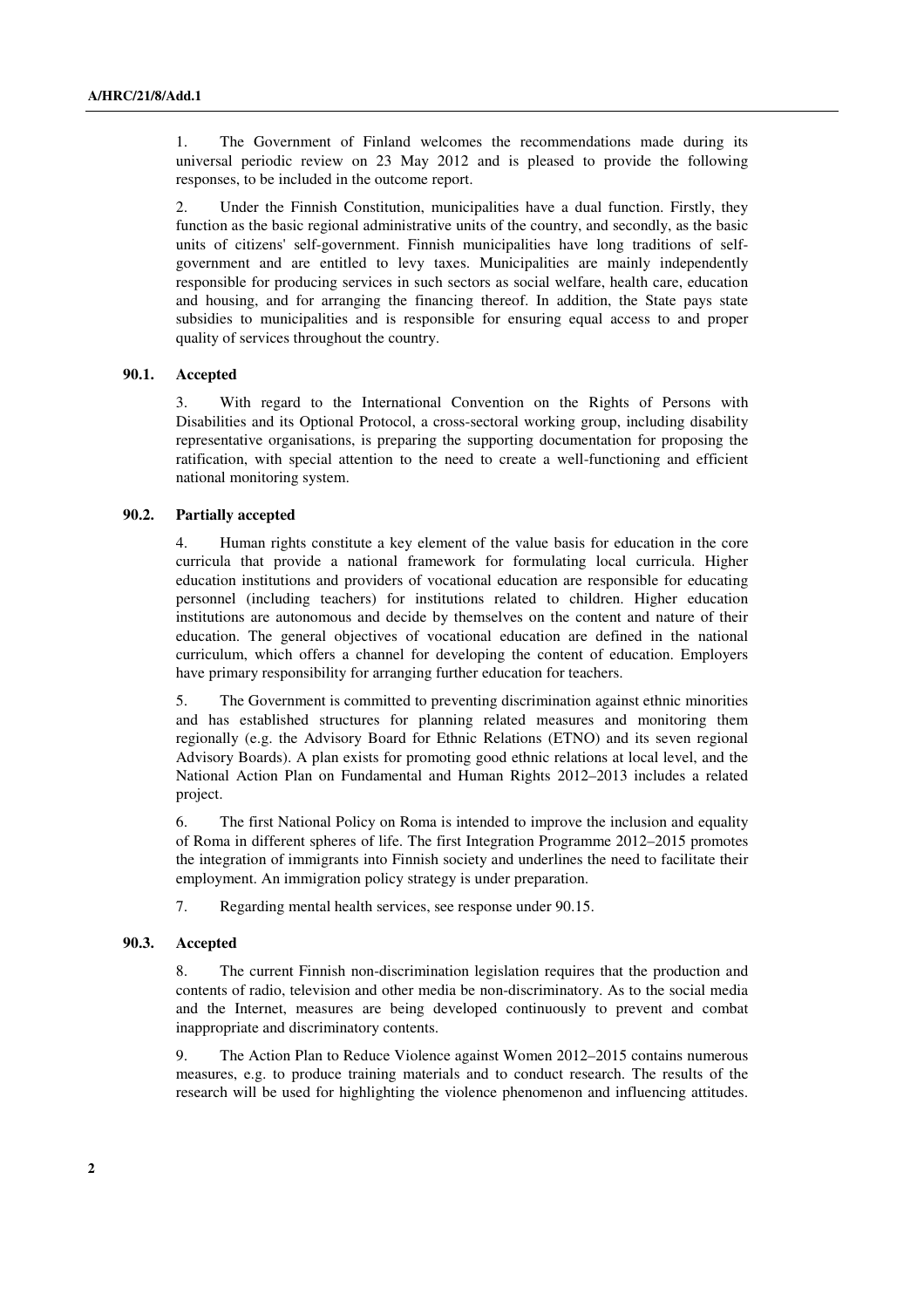One objective of the Government's gender equality programme is to reassess, by the end of 2014, the need for regulation of advertising that violates gender equality.

# **90.4. Accepted**

10. The Government lays great importance on eradicating racism, xenophobia and inequality, while underlining in mass communication contexts freedom of expression, protected by the Constitution, and the importance of active and courageous public debate conducted through mass media. Tolerance and equality are best promoted by multi-faceted and multi-voiced mass communication.

11. Finnish legislation determines only the external framework for freedom of expression. The mass media themselves are responsible for supervising the contents. The Council for Mass Media in Finland, as a self-regulatory body, interprets and promotes good journalistic practice. Criminal liability for an offence arising from the contents of a message provided to the public lies with the perpetrator or accomplice, as defined in the Criminal Code. The punishment for an offence may be increased if the offence was motivated by e.g. race, colour, birth, national or ethnic origin or religion.

12. No systematic acts to distribute racist, xenophobic or islamophobic material have been identified in the Finnish press. Such acts are mainly attributable to individuals expressing their views in the social media or at other Internet sites (blogs).

# **90.5. Accepted**

13. See response under 90.2. Roma representatives participate actively in the working group steering and monitoring the implementation of the National Policy on Roma. Each ministry implements the measures planned for its sector within the limits of its budget.

#### **90.6. Accepted**

14. See comments under 90.2. The National Policy on Roma aims at promoting the employment of Roma by different supportive measures providing more individual employment services and increasing adult education. Employers' attitudes will be improved e.g. by means of a media campaign in autumn 2012.

# **90.7. Accepted**

15. See para. 2 and comments under 90.2. The State supports municipalities by steering of and counselling in equality planning, other training and information, and development projects.

#### **90.8. Accepted**

16. Non-discrimination legislation protects e.g. members of sexual and gender minorities against discrimination. This legislation is being developed to improve protection against discrimination on different grounds. The National Police College studies annually suspected hate crime directed against sexual and gender minorities and known to the police.

17. Under the Government's new gender equality programme 2012–2015, the Act on Equality between Women and Men is being supplemented with provisions promoting equality and protecting members of gender minorities against discrimination. In developing equality policies, the position of gender minorities is taken into account. A working group will be appointed to examine the need to amend the Act on Legal Recognition of the Gender of Transsexuals. The possible need to amend family legislation will be discussed.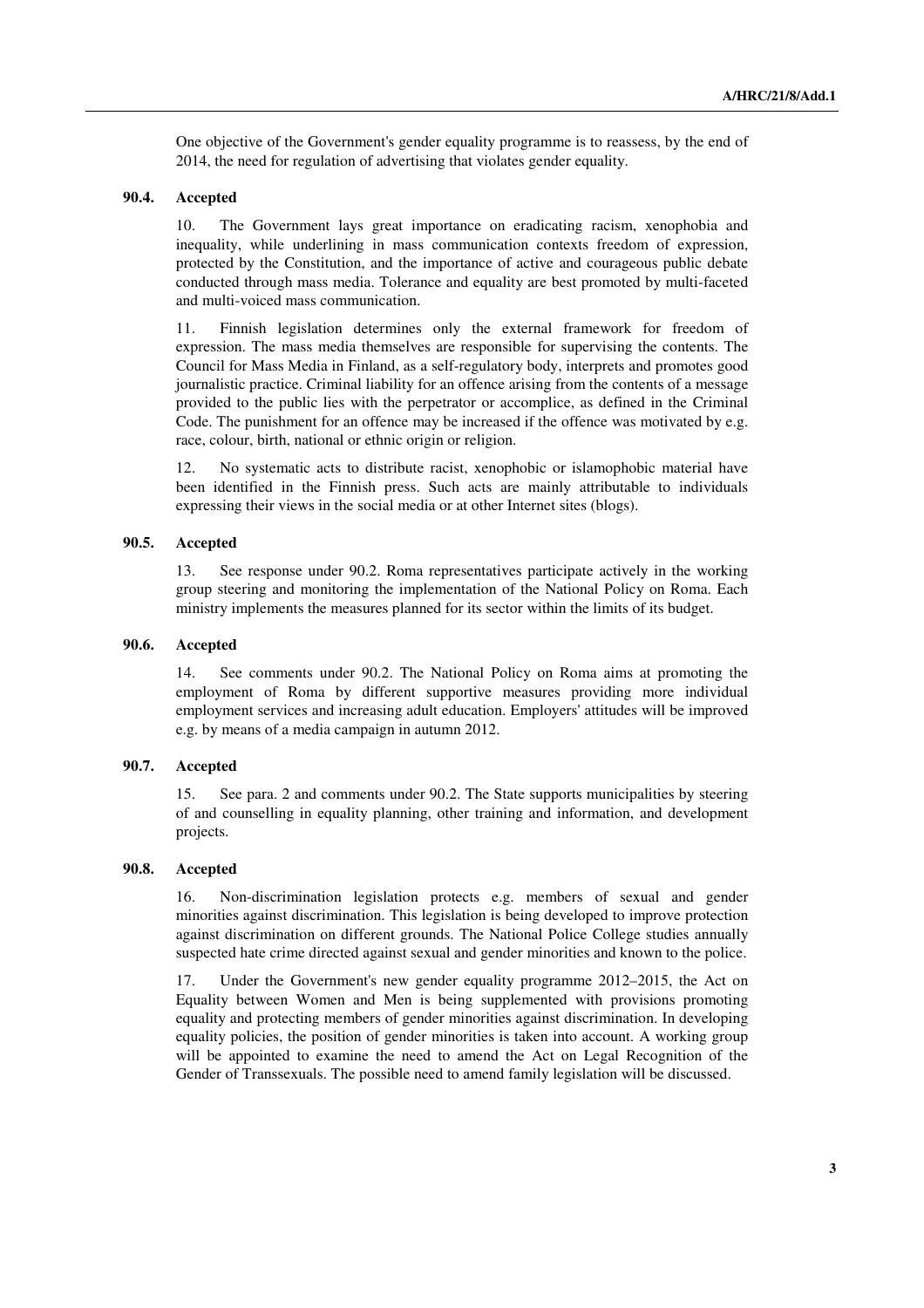#### **90.9. Accepted**

18. As regards the Action Plan to Reduce Violence against Women, a cross-sectoral civil servant working group coordinates and promotes the prevention of violence in close relationships and family comprehensively. Each ministry implements the measures planned for its sector within the limits of its budget. Monitoring data from 2010 and 2011 show that in these years the measures were implemented as planned.

# **90.10. Accepted**

19. See response under 90.9.

# **90.11. Accepted**

20. See responses under 90.9 and 90.10. The tasks of the working group include e.g. highlighting the needs of families, children and youth and different vulnerable groups in work to prevent violence in close relationships and family.

21. A project (MARAK) is being carried out to reduce the risk of revictimisation among victims of partnership violence. The project influences indirectly the position of the family's children, too. Since Finland also has a national action plan to reduce corporal punishment of children, no specific national action plan is needed against domestic violence.

# **90.12. Accepted**

22. See response under 90.9.

### **90.13. Accepted**

23. See response under 90.9. The Criminal Code contains provisions on assault, petty assault and aggravated assault, punishable according to the seriousness of the offence. After an amendment of the Criminal Code made to reveal hidden domestic violence, in effect as from 2011, petty assault against children and in close relationships is always subject to public prosecution. The amendment has increased the number of assaults known to authorities and led to prosecution in cases that would earlier have gone unprosecuted.

#### **90.14. Accepted**

24. The Government considers it important to protect and assist appropriately victims of violence against women and human trafficking. The third Internal Security Programme 2011–2015 envisages e.g. increasing the number and regional coverage of services for victims of crime.

25. Legislative projects are going on regarding the criminalisation of human trafficking, an assistance system for victims of human trafficking, and special personal security. The Government´s intention is that the Welfare Act under preparation contains a provision on which the need for support because of violence in close relationship and family can be based.

26. Training is provided to authorities for strengthening their capacities to identify victims of human trafficking, to assist them and to refer them to the assistance system, in accordance with the revised National Plan of Action against Trafficking in Human Beings and its recommendations. In practice e.g. the Border Guard refers persons to the assistance system, when necessary.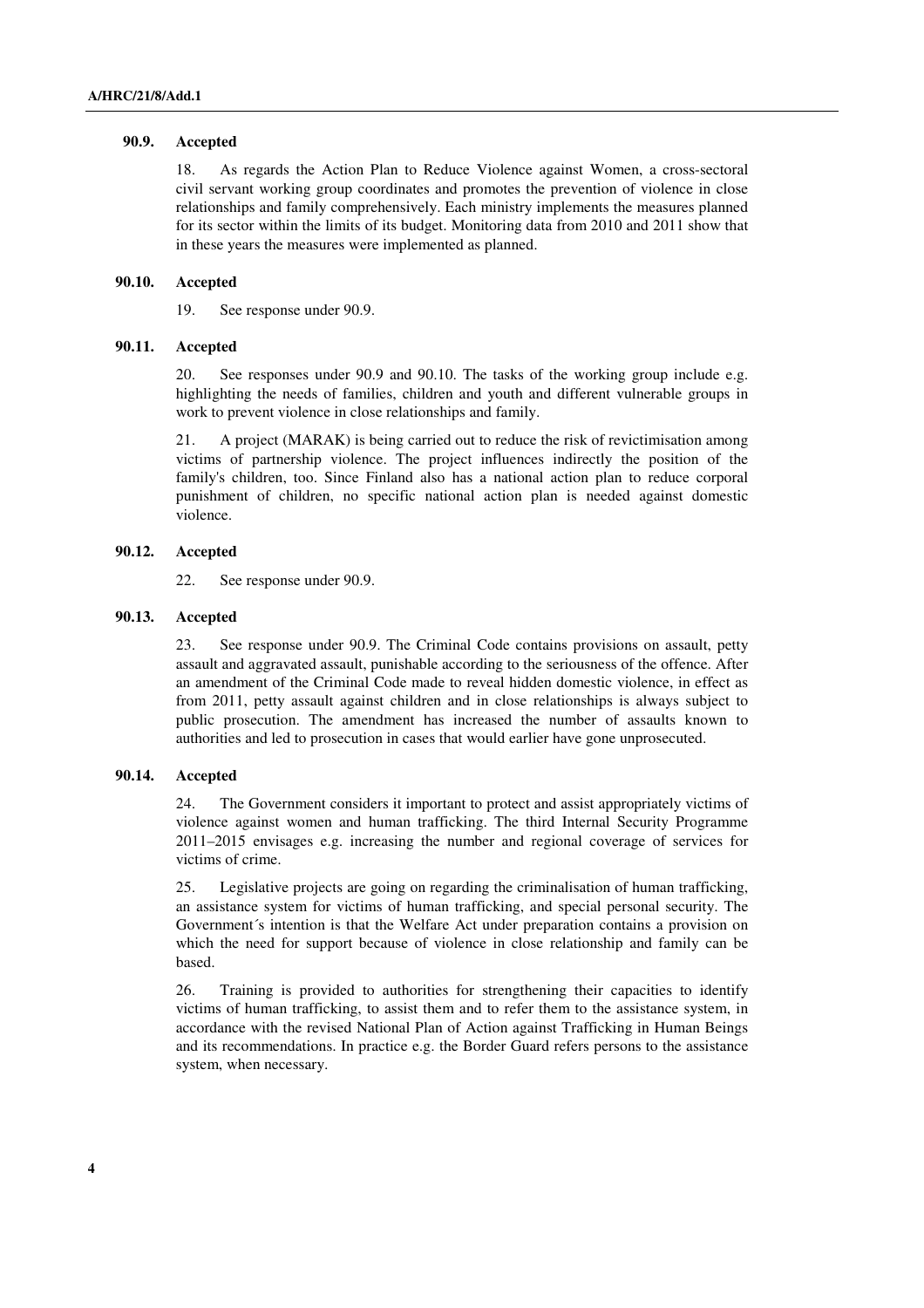#### **90.15. Partially accepted**

27. The legislation in force constitutes an excellent framework for identifying children's need for special support early and providing support. The Action Programme for Promoting Sexual and Reproductive Health pays particular attention to the prevention and early identification of sexual violence.

28. The National Development Programme for Social Welfare and Health Care includes a sub-programme to reform services for children, youth and families, with particular attention to developing pupil and student welfare and mental health services. The Government is drafting a coherent act of Parliament on pupil welfare services, which takes account of the services provided by educational institutions and their municipalities. The Government's intention is that the availability of and cooperation between the pupil welfare services (including psychologists' services) is improved. The funding for ensuring pupil welfare services is planned in the Government's Basic Public Services Programme. The act is scheduled to take effect in the beginning of 2014.

29. Employers are primarily responsible for arranging further education for educational and health care staff. However, educational staff may attend further education funded by the Government. In this context the staff may be trained to recognise signs of sexual abuse in children, in support of the overall pupil welfare services. See also comments under 90.2.

# **90.16. Accepted**

30. The Government's decision-in-principle on developing corporate social responsibility comprehensively in different sectors sets objectives for 11 subject groups. One group concerns strengthening the implementation of human rights treaties. Businesses are encouraged to observe the issued instructions and to respect human rights and rights in working life. In this context it is important to ensure that Finnish businesses operating abroad or cooperation partners of Finnish businesses do not use child labour in their production.

#### **90.17. Partially accepted**

31. Fair trial requires completing the entire criminal proceedings within a reasonable time. Therefore, the resource needs of all procedural actors must be taken into account. The length of proceedings has been reduced e.g. by redirecting resources, amending legislation and preparing a comprehensive legal protection programme. Indicators for measuring the workload of courts are being developed jointly with the courts. However, only scarce additional resources are available in the current economic situation. Compensation is payable to parties to excessively long judicial proceedings.

### **90.18. Accepted**

32. The Government proposal on reforming the Administrative Judicial Procedure Act is under preparation and will be submitted to Parliament during the electoral period. The scope of the Act on Compensation for the Excessive Length of Judicial Proceedings will be expanded to cover the administrative judicial procedure, too.

33. A client strategy for the public sector, as an instrument of dialogue between authorities and clients on the principles of service production and the inclusion of clients in the planning, performance and assessment of services, will be completed in spring 2013.

# **90.19. Accepted**

34. The Act on Equality between Women and Men prohibits pay discrimination on grounds of gender. The Ombudsman for Equality and the Equality Board supervise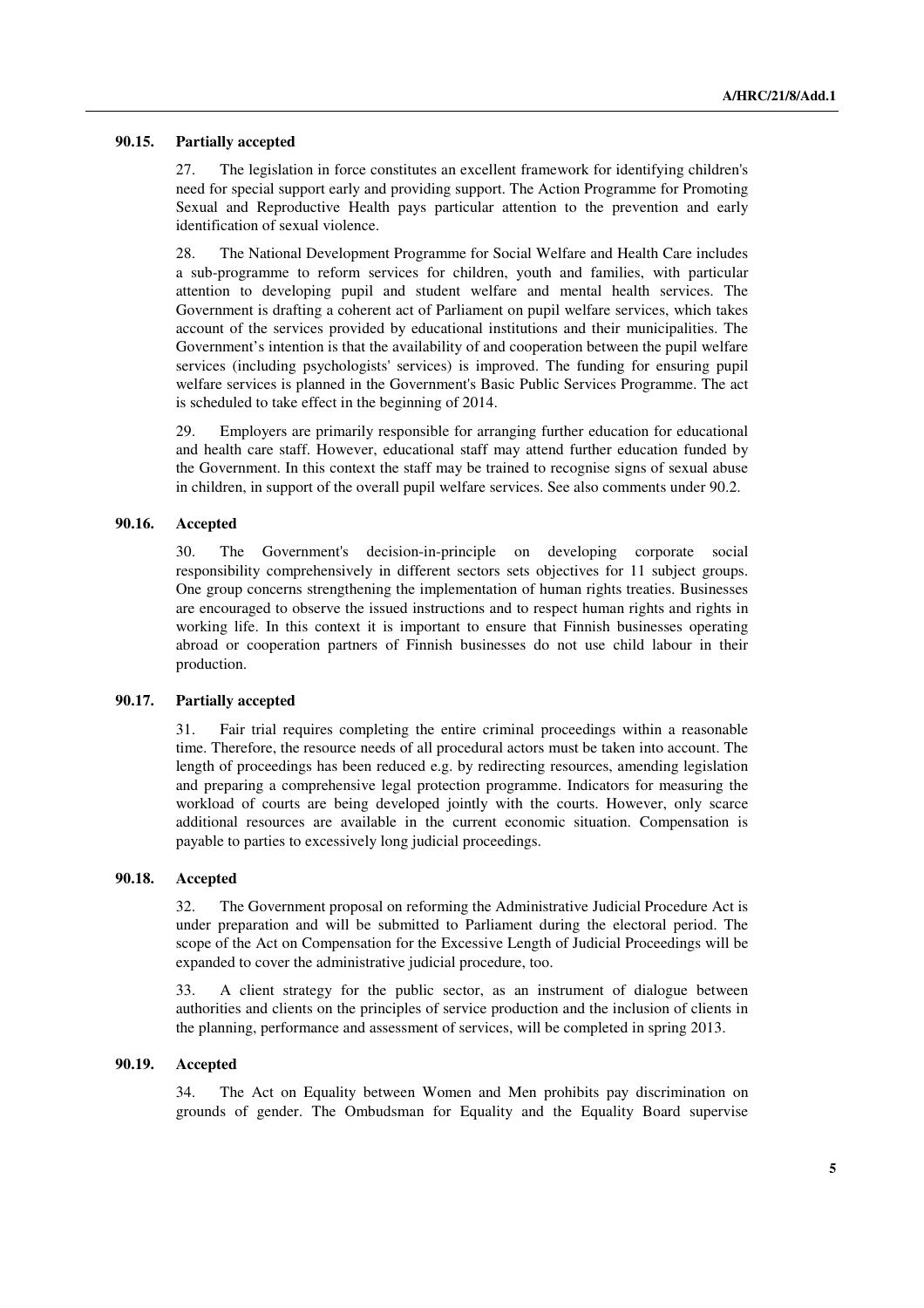compliance with the Act as independent bodies. Violations of labour rights are investigated by impartial occupational safety and health authorities and ultimately courts.

# **90.20. Accepted**

35. The Government, jointly with employee and employer organisations, continues the equal pay programme to narrow the average pay gap between the sexes to at most 15% by 2015. Employers are obligated by law to promote equality and to give their employees equal pay and increments for the same work or work of equal value.

# **90.21. Accepted**

36. See comments under 90.15.

# **90.22. Not accepted**

37. Public authorities must, through different types of support measures, ensure access to human rights education for all sectors of society, including professional groups. However, in Finland the higher education institutions providing teacher education are autonomous, deciding by themselves on the content and nature of the education they offer. Therefore any requirement of a mandatory element, imposed to all higher education institutions, is impossible. See also comments under 90.2 and 90.15.

# **90.23. Accepted**

38. The measures under Finland's Disability Policy Programme 2010–2015 concern, *inter alia*, health care and rehabilitation, built environment and transport services. The Government pays special attention to design for all (universal design) when developing building legislation and other legislative regulation, and in information steering and cooperation with different actors.

39. The Finnish Public Transport Act provides that the needs of different population groups, including persons with disabilities, must be taken into account in transport planning. Traffic contractors must e.g. define the services available to physically challenged passengers and the information provided on it. Future transport projects must support the equal opportunity of physically challenged and elderly persons to live and cope independently.

# **90.24. Accepted**

40. The detention unit for persons detained on the basis of the Aliens Act, located in the Metsälä reception centre in Helsinki, has accommodation capacity for 40 persons, which is insufficient. Detained aliens are increasingly being kept in facilities of the police and the Border Guard, although this arrangement should be exceptional. The need to set up a new detention unit and/or to expand the capacity of the Metsälä unit has been recognized but it has not yet been realized due to a lack of finances.

#### **90.25. Not accepted**

41. Development policy is a central part of Finland's foreign and security policy, which aims at strengthening international stability, security, peace, justice and sustainable development, and promoting the rule of law, democracy and respect for human rights. The Finnish approach to development issues is based on human rights in line with the idea of the Universal Declaration of Human Rights that all human beings are born free and equal in dignity and rights. This value-based development policy promotes the universality of human rights, everyone's right to make their choices in life independently, nondiscrimination and equality. Finland emphasises the rights of women, children, ethnic,